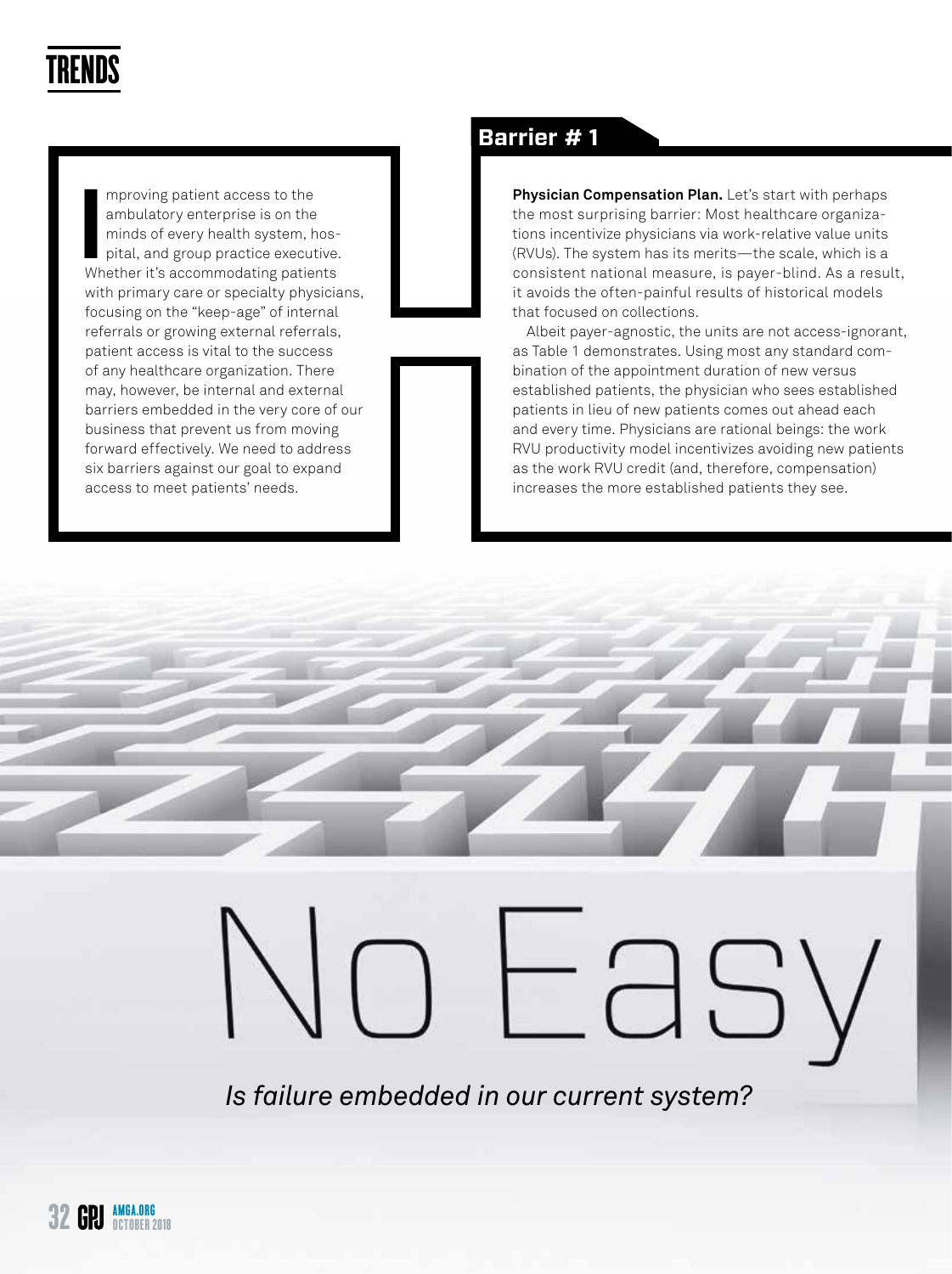**Table 1 Appointment Durations for New/Established Patients**

| <b>Per Hour Mixture of New and Established Patients</b>   | <b>Work RVU</b> | Source: Centers<br>for Medicare<br>& Medicaid                                              |
|-----------------------------------------------------------|-----------------|--------------------------------------------------------------------------------------------|
| Duration: 60/30 Minutes                                   |                 | Services, 2018.<br>Resource-based<br>Relative Value                                        |
| <b>1 New Patient per Hour</b>                             | 2.43            | Scale Work RVUs<br>Examples based<br>on 1.50 work<br>RVUs for 99214<br><i>(established</i> |
| 2 Established Patients @ 30 per Hour                      | 3.00            |                                                                                            |
| Duration: 30/15 Minutes                                   |                 | patient office<br>visit) and 2.43<br>work RVUs 99204                                       |
| 1 New Patient @ 30 + 2 Established Patients @ 15 per Hour | 5.43            | (new patient<br>office visit).<br>Accessed May<br>16 at cms.gov/<br>apps/physician-        |
| 4 Established Patients @ 15 per Hour                      | 6.00            |                                                                                            |
| Duration: 40/20 Minutes                                   |                 | fee-schedule/<br>license-                                                                  |
| 1 New Patient @ 40 + 1 Established Patient @ 20 per Hour  | 3.93            | agreement.aspx.                                                                            |
| 3 Established Patients @ 20 per Hour                      | 4.50            |                                                                                            |

# Access

By Elizabeth W. Woodcock, M.B.A., FACMPE, CPC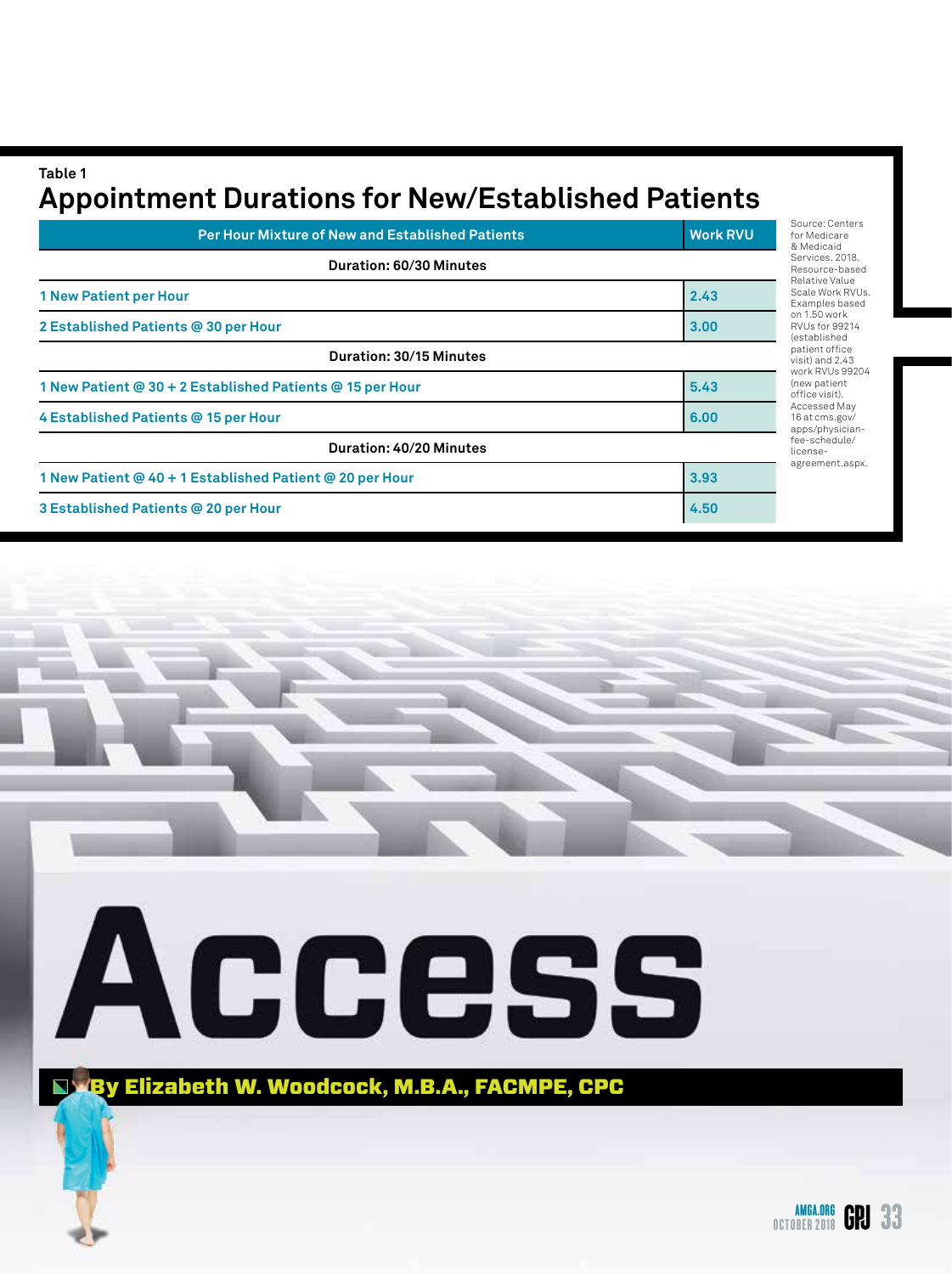#### **Barrier # 2**



**ED vs. Ambulatory Site Reimbursement.** A second barrier to ambulatory patient access is the nation's financial reimbursement model that rewards emergency departments (EDs) over the ambulatory care setting, even for low-acuity patients. For some healthcare organizations, this external force challenges access improvement in the ambulatory enterprise. The professional reimbursement for an ED visit by Medicare—\$119.52 for code 99284 is higher than its "companion" Current Procedural Terminology (CPT) code 99214 in an outpatient setting.1 That office visit code pays only \$109.44. The variance of approximately \$15 in reimbursement, however, pales in comparison to the significant facility fees and testing that accompany the vast majority of ED visits. Although services vary widely, studies find ED charges average \$1,200.2,3 Thus, the reimbursement model directly favors the high-cost ED setting.

A recent conversation with the director of performance improvement at a large health system brought this point home. After building a low-cost urgent care center last year, ED volumes decreased, and it was no longer sustaining volumes at capacity. Her director told her that the health system would not be opening any new urgent care centers and that she needed to

turn her attention back to the ED—since additional volume was of utmost necessity. EDs are loaded with costs, so margins aren't huge. With volume, however, they can be much more profitable than a primary care office living on a \$109 reimbursement with no facility fees and minimal testing.

Of course, beyond the reimbursement discrepancy between the ED and primary care practice setting, patient behavior plays a role in the decision to seek care at an ED versus a primary care practice. Emergency departments are vital for the national healthcare system; absent utilization controls, however, patients embrace this entry point as convenient, timely and—for many—free. It's no wonder, then, that ED visits per 100 persons sit at 42, fairly close to 49.1, which is the ratio of primary care visits per 100 people.4 ED visits for non-emergent services, according to Blue Cross Blue Shield of North Carolina, consumed 65% of all ED encounters, although most studies find that at least 30% of all ED visits are non-urgent.<sup>5,6</sup>

Unless and until the convenience of ED patient access is replicated by primary care offices and/or the reimbursement rules change, the ED is likely to continue to be a primary patient access point, with the potential to negatively impact the expansion of ambulatory access.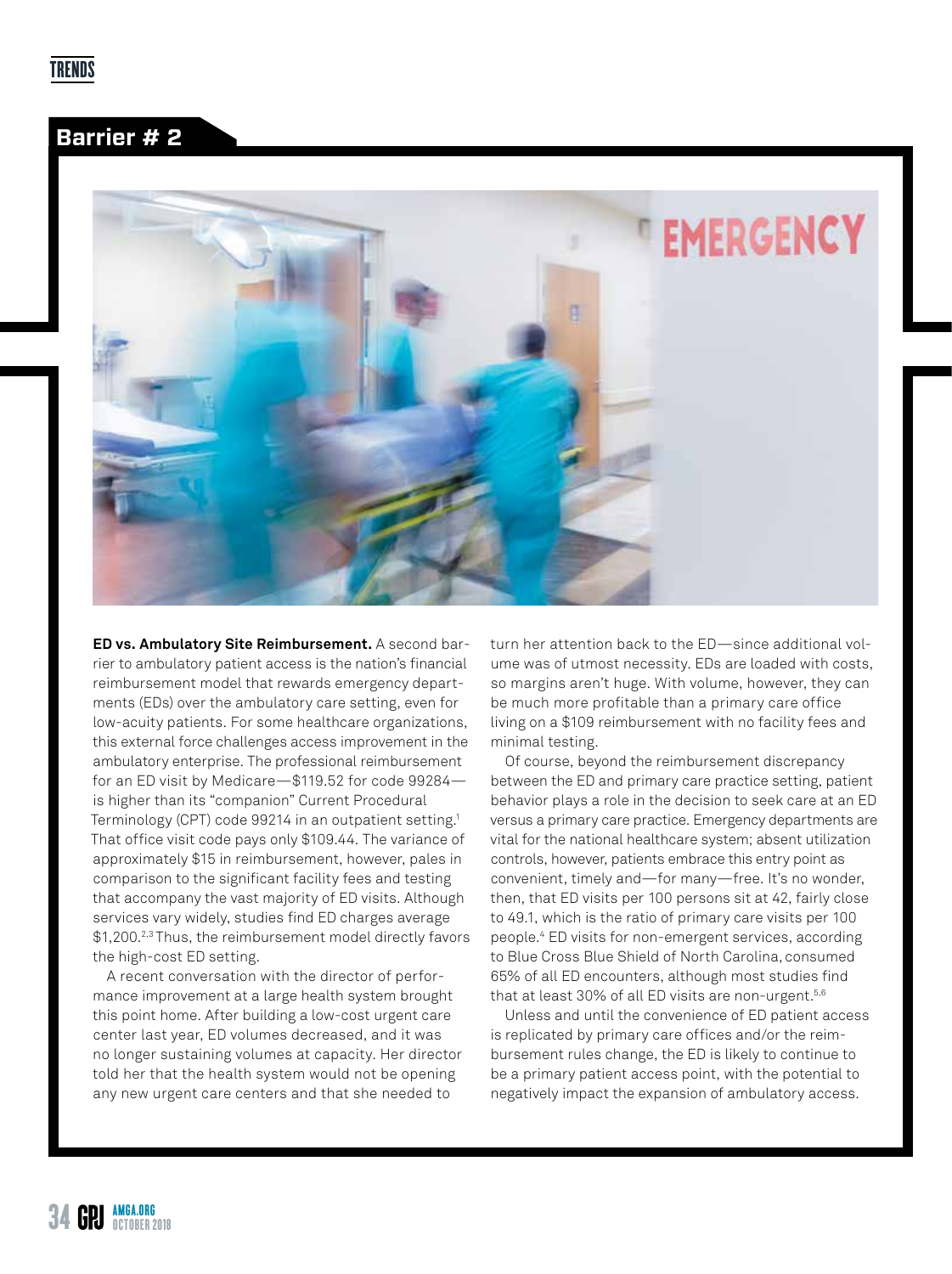**Advanced Practice Providers.** Another reimbursement trend that may surprise observers is that advanced practice providers (APPs)—employed by many organizations to meet access goals by expanding provider capacity—are often not recognized by payers as "independent" providers. In fact, some payers do not credential advanced practice providers at all, instead requiring billing to be reported under a supervising physician's name. Although a Medicare term, this practice is often referred to as billing "incident to." In addition to insurance payers differing in their opinions of reimbursement for these clinicians, each state varies in its scope of practice. Thus, creating an effective APP strategy to enhance patient access to care is arduous at best for healthcare organizations, particularly those that operate in different geographic markets that cross state boundaries. Many find themselves unable to effectively deploy those providers in addressing the access challenge.

#### **Barrier # 3 Barrier # 4**

**Payer Authorization.** Payers exert demanding rules regarding authorizations for medical services. These serve as a fourth barrier to ambulatory patient access. Despite the fact that visits in a non-facility setting are the lowest cost, these authorization requirements are nonetheless on the rise. While same-day appointments could provide access to meet patients' needs for access without resorting to the ED, many organizations do not have the infrastructure to conduct "real-time" authorizations with payers—and many payers cannot accommodate instantaneous authorizations. Therefore, seeing patients on a same-day, as-needed basis is not possible—unless the healthcare organization is willing to render services for free. Indeed, the payers' imposition of authorizations, referrals, notifications—or whatever approval process the payer requires—makes immediate access impossible even with the best intentions.

#### **Barrier # 5**

**Scheduling Limitations.** In addition to the reimbursement environment steering patients away from the ambulatory setting, external forces impact basic scheduling operations. Many healthcare organizations rely on scheduling protocols housed in a database outside of the scheduling system, typically accessible to schedulers via a dual monitor (or, even worse, a paper notebook version of the same). Schedulers bounce back and forth to locate the "right" provider for the patient. Organizations are prioritizing the automation of provider matching strategies (see "Slow but Sure Progress").

Appointment scheduling represents the framework for access; it's not surprising that patients, referring physicians, and even organizations themselves are challenged to create an effective infrastructure for access, having to rely on a fundamentally inefficient operation.

These encumbered scheduling processes are being enhanced by technology, leveraged to improve scheduling optimization. Patient self-scheduling is business-critical to meet patient needs, with a corollary benefit of significantly increasing the organization's show rate. The Patient Access Symposium reports 37% of its academic health system members offer self-scheduling for new patients, with another 10% in progress. Self-scheduling is extended to established patients by 69%, with another 8% in progress. Members have provided evidence that no-show rates drop by 25% to 50% for self-scheduled appointments, as compared to the general patient population.